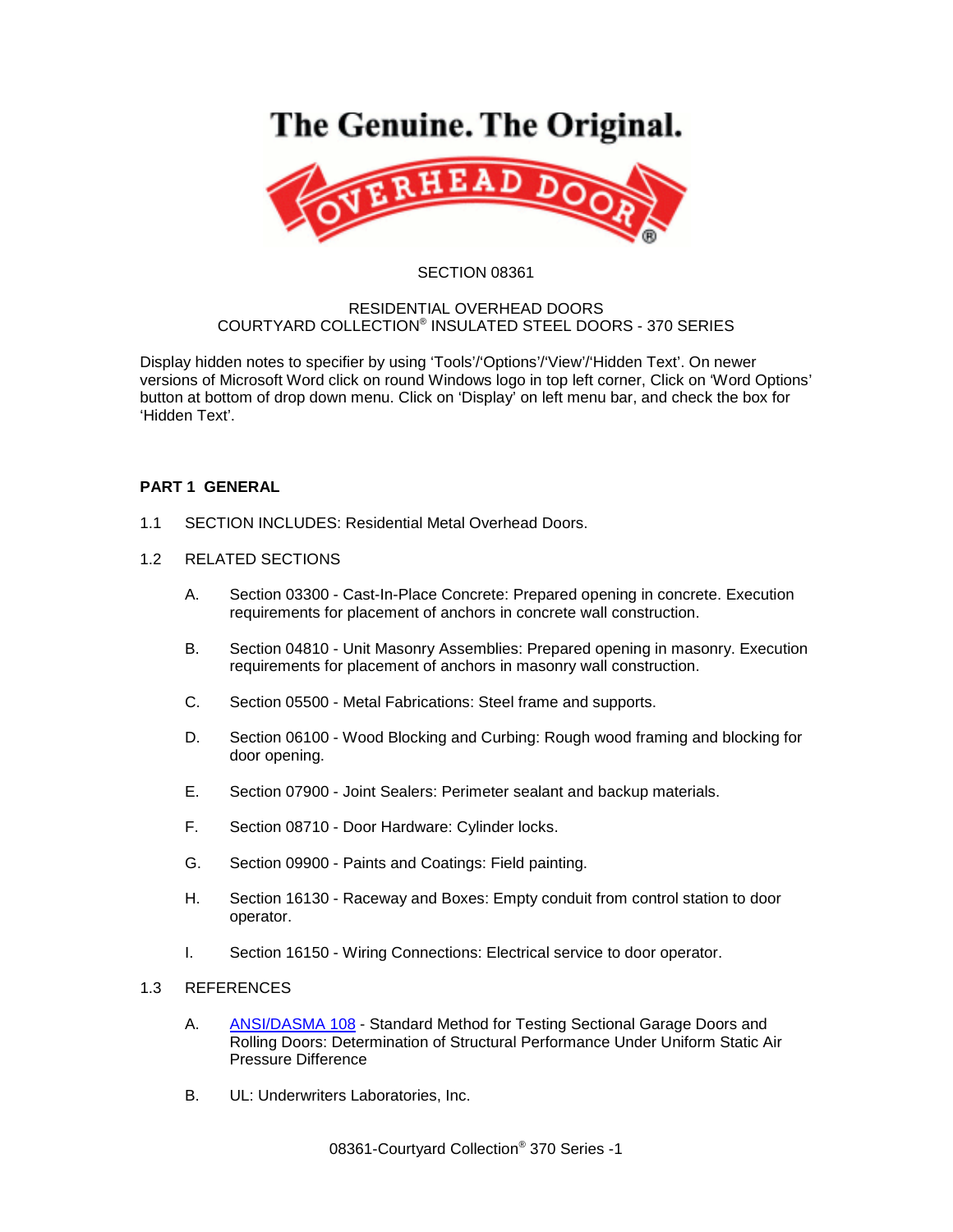C. ULC: Underwriters Laboratories of Canada.

## 1.4 DESIGN / PERFORMANCE REQUIREMENTS

- A. Wind Loads: Design and size components to withstand loads caused by pressure and suction of wind acting normal to plane of wall as calculated in accordance with applicable code.
	- 1. Design pressure of \_\_\_\_\_\_\_\_ lb/sq ft (\_\_\_\_\_\_\_\_\_\_kPa).
- B. Wiring Connections: Requirements for electrical characteristics. 1. 115 volts, single phase, 60 Hz.
- C. Products Requiring Electrical Connection: Listed and classified by Underwriters Laboratories, Inc. acceptable to authority having jurisdiction as suitable for purpose specified.
- D. Single-Source Responsibility: Provide doors, tracks, motors, and accessories from one manufacturer for each type of door. Provide secondary components from source acceptable to manufacturer of primary components.

#### 1.5 SUBMITTALS

- A. Submit under provisions of Section 01300.
- B. Product Data: Manufacturer's data sheets on each product to be used, including:
	- 1. Preparation instructions and recommendations.
	- 2. Storage and handling requirements and recommendations.
	- 3. Installation methods.
- C. Shop Drawings: Indicate plans and elevations including opening dimensions and required tolerances, connection details, anchorage spacing, hardware locations, and installation details.
- D. Selection Samples: For each finish product specified, two complete sets of color chips representing manufacturer's full range of available colors and patterns.
- E. Verification Samples: For each finish product specified, two samples, minimum size 6 inches (150 mm) square, representing actual product, color, and patterns.
- F. Manufacturer's Certificates: Certify products meet or exceed specified requirements.
- G. Operation and Maintenance Data.

#### 1.6 QUALITY ASSURANCE

- A. Manufacturer Qualifications: Company specializing in manufacturing products specified in this section with minimum five years documented experience.
- B. Installer Qualifications: Authorized representative of the manufacturer with minimum five years documented experience.
- C. Products Requiring Electrical Connection: Listed and classified by Underwriters Laboratories, Inc. acceptable to authority having jurisdiction as suitable for purpose specified.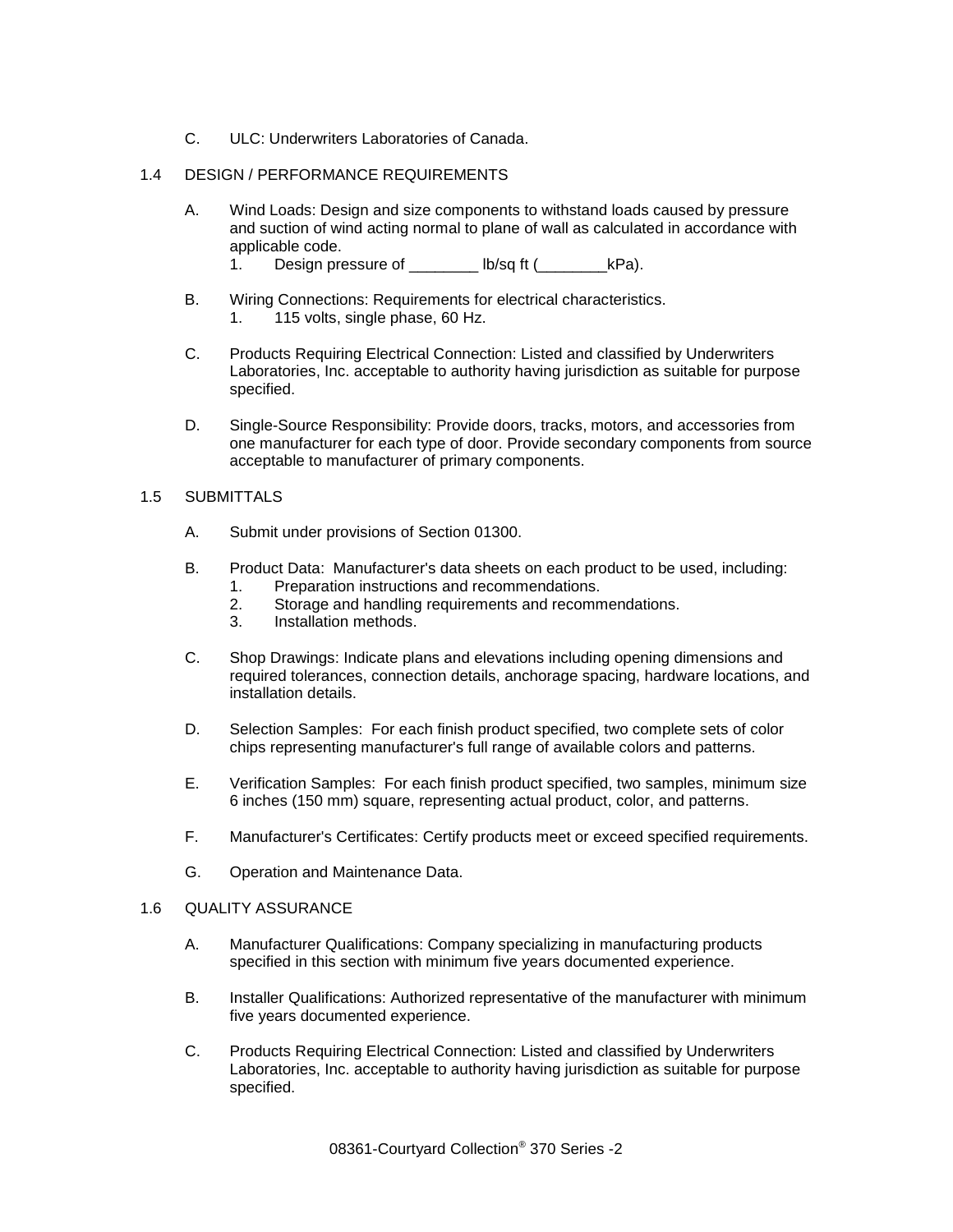### 1.7 DELIVERY, STORAGE, AND HANDLING

- A. Store products in manufacturer's unopened labeled packaging until ready for installation.
- B. Protect materials from exposure to moisture until ready for installation.
- C. Store materials in a dry, ventilated weathertight location.
- D. Store and dispose of solvent-based materials, and materials used with solventbased materials, in accordance with requirements of local authorities having jurisdiction.

#### 1.8 WARRANTY

A. Courtyard Collection 370 Series. Warranty: 20 year limited against splitting and cracking, 5 year against delamination of polyurethane foam from steel face and all other components for 1 year.

## **PART 2 PRODUCTS**

- 2.1 MANUFACTURERS
	- A. Acceptable Manufacturer: Overhead Door Corp., 2501 S. State Hwy. 121 Bus., Suite 200, Lewisville, TX 75067. ASD. Tel. Toll Free: (800) 929-3667. Phone: (469) 549- 7100. Fax: (972) 906-1499. Web Site: [www.overheaddoor.com.](http://www.overheaddoor.com/) E-mail: [info@overheaddoor.com.](mailto:info@overheaddoor.com)
	- B. Substitutions: Not permitted.
	- C. Requests for substitutions will be considered in accordance with provisions of Section 01600.

## 2.2 RESIDENTIAL METAL OVERHEAD DOORS

- A. Insulated Steel Sectional Overhead Doors: Courtyard Collection 370 Series Insulated Steel Doors by Overhead Door Corporation.
	- 1. Door Assembly: Rigid steel fully insulated construction with a metal foam metal sandwich panel. Fabricated with EPDM seals between sections.
		- a. Size/Design: As indicated on the Drawings.
		- b. Panel Thickness: 1 inches (25 mm) nominal.
		- c. Panel Style: Ship lap panels.
			- 1) Contemporary Flush Panel 298 Series.
		- d. Exterior Steel: .012 inch (0.30 mm) nominal, high strength hot-dipped galvanized with an embossed wood grain texture.
		- e. Insulation: CFC-free foamed in place polyurethane.
		- f. Thermal Values: R-value of 9.31.
		- g. Windload Design: Provide to meet the Design/Performance
		- requirements specified.
		- h. Window Design:
			- 1) Window Location:
				- (a) Top section.
				- (b) Second from top section.
				- 2) Decorative Window Style:
					- (a) Full Vision (Long panel).

08361-Courtyard Collection® 370 Series -3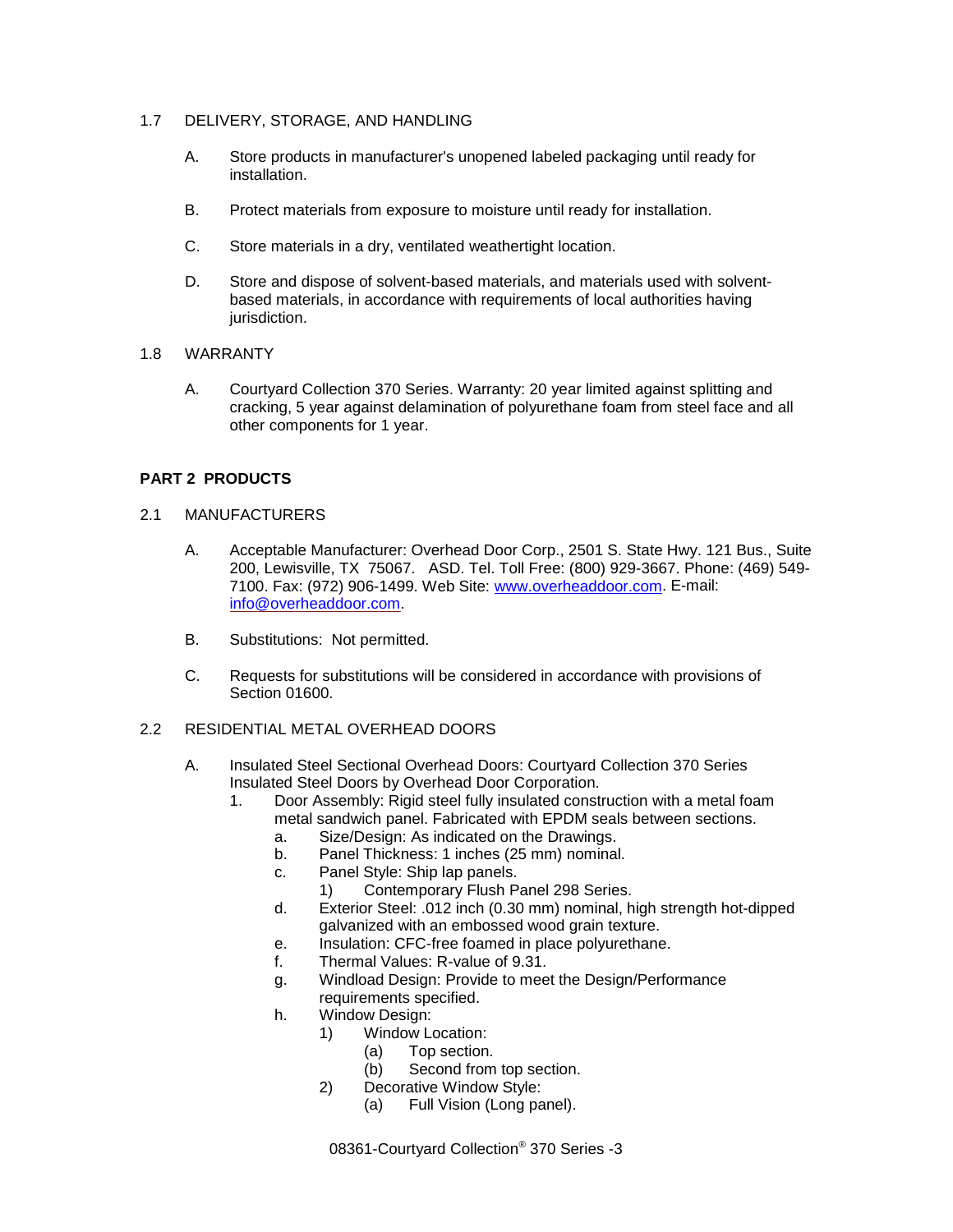- (b) Stockbridge.
- (c) Stockton.
- (d) Stockton Arch.
- (e) Somerton.
- (f) Wynbridge Arch.
- 3) Glass Type:
	- (a) Glass: Clear.
	- (b) Glass: Obscure (frosted).
- 2. Finish/Color: Two coat baked-on polyester. Trim, window frame, window insert is available in white only.
	- a. Almond.
	- b. Brown.
	- c. Hunter Green.
	- d. Sandstone.
	- e. Terra Bronze.
	- f. White.
	- g. Desert Tan.
- 3. Premium Hardware:
	- a. Bean Design Handle.
	- b. Hammered Iron Handle.
	- c. Iron Studs.<br>d. Spade Des
	- Spade Design Hinge.
	- e. Traditional Hammertone Handle.
	- f. Traditional Hammertone Hinge
- 4. Value Hardware:
	- a. Bean Hinge 16 inch.
	- b. Large Bean Handle.
	- c. Large Spear Handle.
	- d. Small Spear Handle.
	- e. Spear Hinge 16 inch.<br>f. Spear Hinge 18 inch.
	- Spear Hinge 18 inch.
- 5. Lock:
	- a. Interior mounted slide lock.
	- b. Optional keyed lock.
- 6. Bottom fixture: DASMA 103 red-head fasteners.
- 7. Weatherstripping: Co-extruded EPDM bulb-type strip at bottom.
- 8. Heavy Duty Track: Provide track as recommended by manufacturer to suit loading required and clearances available.
- 9. Nylon rollers.
- 10. Manual Operation.
- 11. Electric Openers.

## **PART 3 EXECUTION**

- 3.1 EXAMINATION
	- A. Do not begin installation until openings and substrates have been properly prepared.
	- B. Verify wall openings are ready to receive work and opening dimensions and tolerances are within specified limits.
	- C. Verify electric power is available and of correct characteristics.
	- D. If preparation is the responsibility of another installer, notify Architect of unsatisfactory preparation before proceeding.